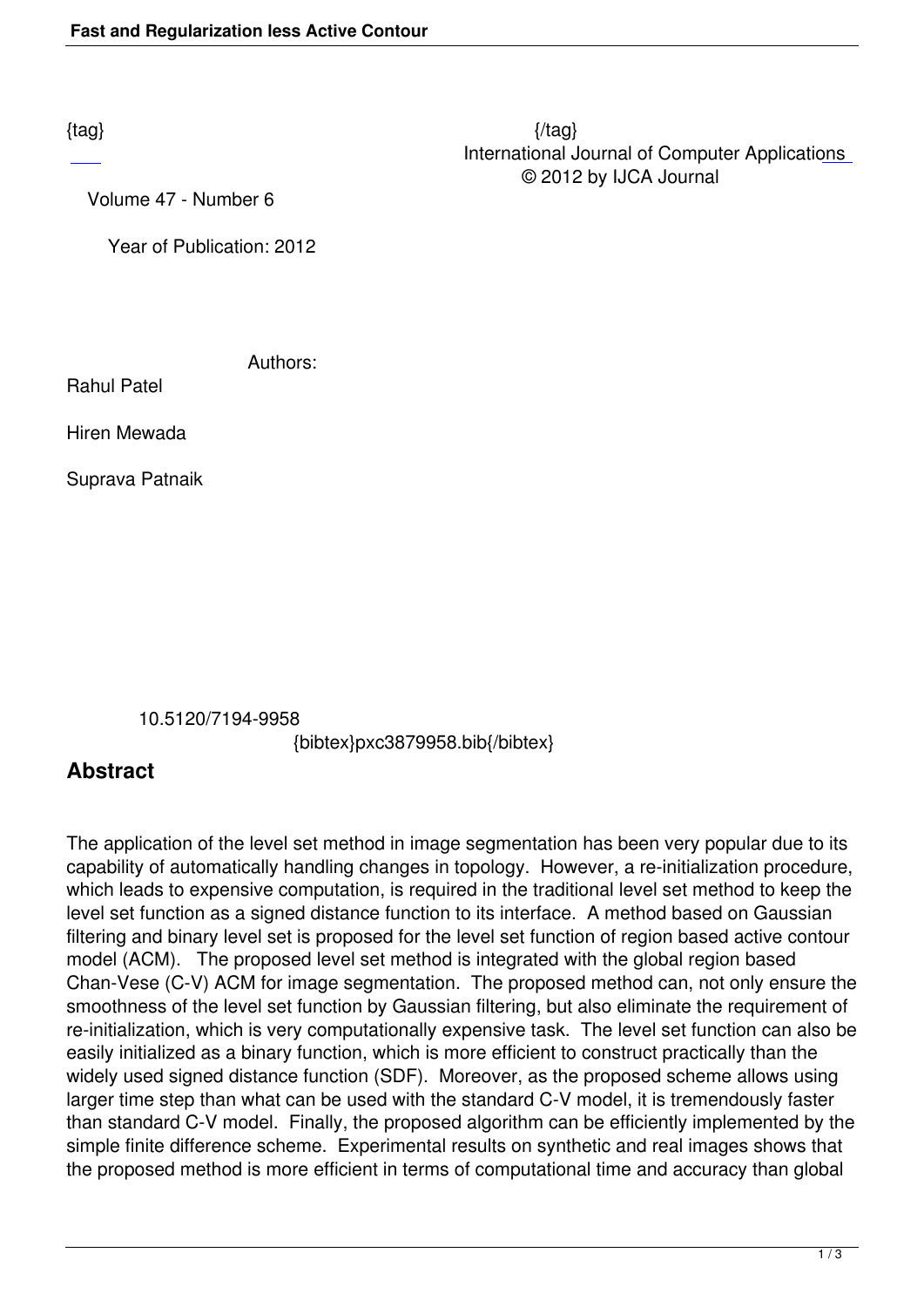region based C-V active contour model.

## **ences**

Bakoš, M. 2007. Active Contours and their Utilization at Image Segmentation. In Proc. 5th Slovakian-Hungarian Joint Symposium on Applied Machine Intelligence and Informatics, Poprad, Slovakia, pp. 313-317.

**Refer**

Blake, A., and Isard, M. 1998. Active Contours, Cambridge, MA: Springer.

Caselles, V., Catte, F., Coll, T., and Dibos, F. 1993. A geometric model for active contours in image processing. Numerische Mathematik, Vol. 66, No. 1, pp. 1-31.

Caselles, V., Kimmel, R., and Sapiro, G. 1997. Geodesic active contour. International Journal of Computer Vision, Vol. 22, No. 1, pp. 61-79.

Chan, T., and Vese, L. 2001. Active contours without edges. IEEE Transaction on Image Processing, Vol. 10, No. 2, pp. 266- 277.

Kass, M., Witkin, A., and Terzopoulos, D. 1988. Snakes: Active contour models. International Journal of Computer Vision, Vol. 1, No. 4, pp. 321-331.

Lankton, S., and Tannenbaum, A. 2008. Localizing region based active contour. IEEE Transactions on Image Processing, Vol. 17, No. 11, pp. 2029-2039.

Li, C. M., Xu, C. Y., Gui, C. F., and Fox, M. D. 2005. Level set evolution without re-initialization: a new variational formulation. In Proc. IEEE Conference on Computer Vision and Pattern Recognition, San Diego, pp. 430–436.

Mumford, D., and Shah, J. 1989. Optimal approximations by piecewise smooth functions and associated variational problems. Communications on Pure and Applied Mathematics, Vol. 42, No. 5, pp. 577-685.

Osher, S., and Sethian, J. A. 1988. Fronts propagating with curvature dependent speed: algorithms based on Hamilton-Jacobi formulations. Journal of Computational Physics, Vol. 79, No. 1, pp. 12-49.

 - Osher, S. , and Fedkiw, R. 2002. Level Set Methods and Dynamic Implicit Surfaces. New York, Springer-Verlag.

Peng, D., Merriman, B., Osher, S., Zhao, H., and Kang, M. 1999. A PDE-based fast local level set method. Journal of Computational Physics, Vol. 155, pp. 410-438.

Perona, P., and Malik, J. 1990. Scale-space and edge detection using anisotropic diffusion. IEEE Transaction on Pattern Analysis and Machine Intelligence, Vol. 12, No. 7, pp. 629–640.

 - Shi, Y. , and Karl, W. C. 2005. Real-time tracking using level sets. IEEE Conference on Computer Vision and Pattern Recognition, Vol. 2, pp. 34–41.

Sussman, M., and Fatemi, E. 1999. An efficient, interface preserving level set redistancing algorithm and its application to interfacial incompressible fluid flow. SIAM J. Sci. Comput. , Vol. 20, No. 4, pp. 1165–1191.

Zhu, G. P., Zhang, Sh. Q., Zeng, Q. SH., and Wang, Ch. H. 2007. Boundary-based image segmentation using binary level set method. SPIE, OE Letters, Vol. 46, No. 5, pp. 1-3.

## **Index Terms**